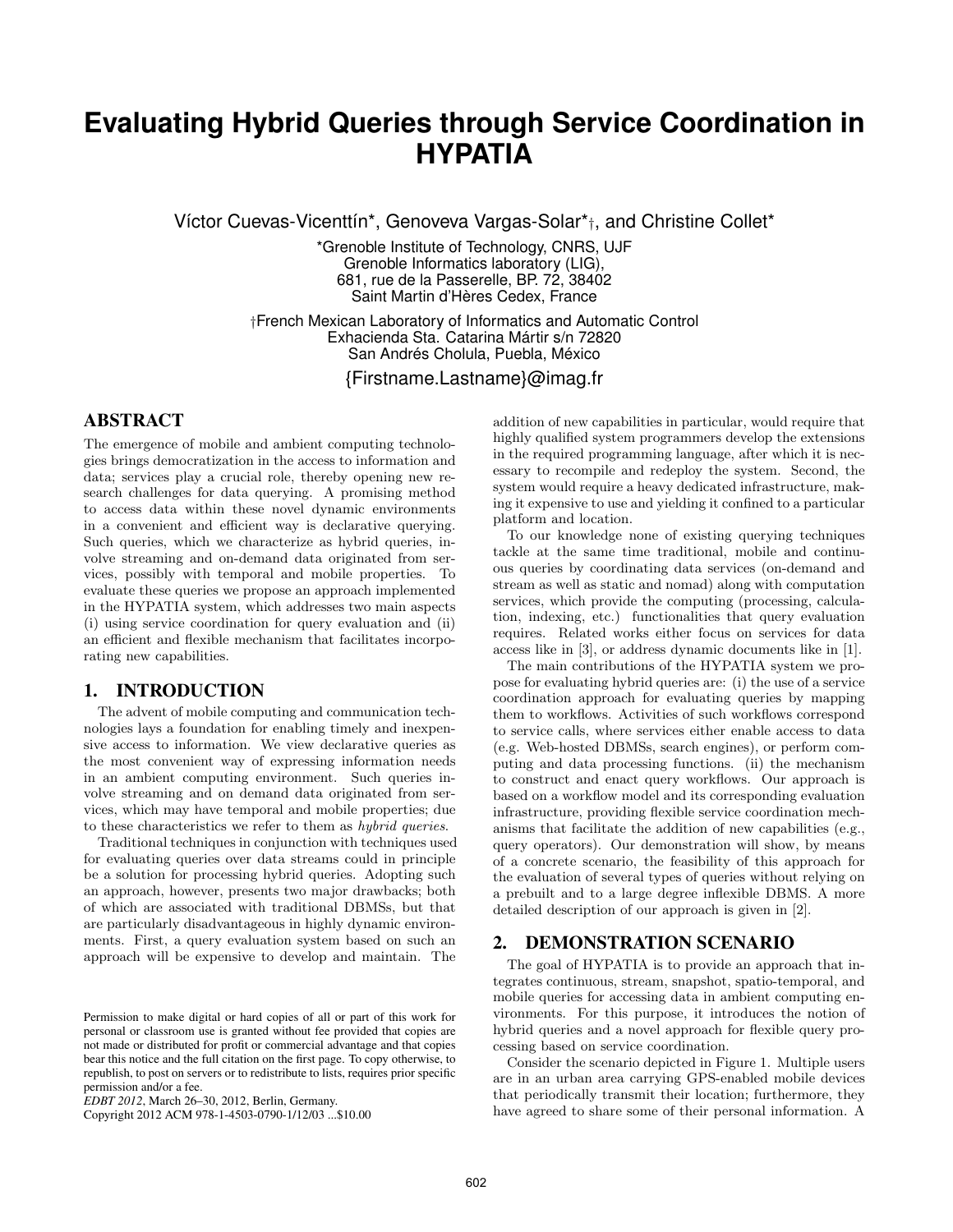

Figure 1: Example scenario

user in this scenario may want to Find friends which are no more than 3 km away from him/her, which are over 21 years old and that are interested in art, along with a reference point of their location.

To answer this query three data services need to be accessed, which produce data in one of two ways: on-demand in response to a given request, or continuously as a data stream. In either case, the data service exposes an interface, composed of several operations and supported by standardized protocols. The JavaScript Object Notation (JSON) is used to represent the data. Accordingly, objects are built from atomic values, nested tuples, and lists.

The users' location is made available by a stream data  $\sigma$  with the (simplified) interface service with the (simplified) interface

 $\text{subscript}() \rightarrow \text{location:}\langle \text{nickname}, \text{coor} \rangle$ 

will produce a stream of location tuples with a nickname<br>that identifies the user and his/her coordinates. A stream that identifies the user and his/her coordinates. A stream<br>is a continuous (and possibly infinite) sequence of tuples ordered in time.

The rest of the data is produced by the next two on- $T_{\text{max}}$  and  $T_{\text{max}}$  is the data is produced by a single operation demand data services, each represented by a single operation

```
\text{profile}(\text{nickanane}) \rightarrow \text{person:}\langle \text{age, gender, email}\rangleinterests(nickname) \rightarrow [s\_tag:(tag, score)]
```
The first provides a single person tuple denoting a profile of the user, once given a request represented by his/her nickname. The second produces, given the nickname as well, a list of  $s$ -tag tuples, each with a tag or keyword denoting<br>a particular interest of the user (e.g. music, sports, etc.) and a numeric score indicating the corresponding degree of  $\frac{1}{2}$  interest

interest.<br>The hybrid query just discussed can be expressed in our The hydrography just discussed can be expressed in our  $S_{\mathbf{Q}}$  in the query language, which we call HS $_{\mathbf{Q}}$ , as follows

```
SELECT p.nickname, p.age, p.gender, p.email,
   nn('poi', l.coor)
FROM profile p, location l [range 10 min], interests i
WHERE p \cdot age \geq 21 AND l.nickname = p \cdot nickname AND
i.nickname = p.nickname AND i.tag = ′art′
AND distance(1.coor, mycoor) <= 3
```
The location stream is bounded by a time-based window which will consider only the data received within the last 10 minutes. We rely on a special function distance to evaluate<br>the spatial predicate of the query which receives the current the spatial predicate of the query, which receives the current location of the user issuing the query as mycoor. As a location

nn service (nearest neighbor) which will find objects in the poi category.

# 2.1 Processing hybrid queries

In order to evaluate a hybrid query like the one presented<br>in our example, we first need to give to it an executable form, which in our case is a workflow of activities. A query  $workflow$  specifies a service coordination in which activities workflow specifies a service coordination in which activities will invoke services as required to generate the query result.

Two types of services take part in a query service coordination: data services and computation services. While data services provide the data, computation services are able to process these data as required to implement query operators. As we will see, these services can themselves be represented as workflows and therefore as service coordinations.

A query workflow corresponding to our example query is given in Figure 2. It is composed of data service ac- $\frac{1}{2}$  is given in Figure 2. It is computation, profile and interests activities as well as computation service activities such as the ities, as we are such a more computation services in the such as the such as the such activities services interconerate via workflow synchronizaactivities. Services interoperate via workflow synchronizawhich are defined using the Abstract State Machines [4]  $(ASM)$  formalism.

We describe next how a query workflow is generated from a given declarative query, how it is enacted, and the advan- $\frac{a}{b}$  and  $\frac{a}{c}$  is the advanced, and the advanced term is enable advanced, and the advanced, and the advanced, and the advanced term is  $\frac{a}{c}$ tages that result from our approach.

# *Query workflow generation*

The primary task to carry out for building a query workflow<br>like the one depicted in Figure 2 from a given hybrid query is to determine appropriate joins. We use for this purpose an adaptation of the Graham-Yu-Ozsoyoglu (GYO) algorithm used in database theory to determine if a query is acyclic.

Our adaptation considers data service interfaces and the input and output parameter dependencies in their operations. For brevity, we just mention the three main phases of the algorithm. (i) Represent the join dependencies by a hypergraph. (ii) Process the hypergraph to yield a parse tree denoting the valid join orders. (iii) Derive a join order by traversing the tree and then add the remaining operators.  $\frac{1}{2}$  to produce the query workflow  $\mathbf{r}$  to produce the query workflow.

#### *Query evaluation*

Evaluating a hybrid query thus depends (i) on finding the of the workflow activities to its corresponding service; (ii) on enabling the communication and interoperation between the  $\frac{1}{2}$  activities We briefly deal with these aspects next activities. We briefly deal with the set  $\mathbf{r}_{\mathbf{p}}$ 

#### Service provisioning and invocation

As previously discussed, we have on-demand and streaming data services. Data is gathered from on-demand data services by invoking their data operations with the appropriate parameters, producing as a result a set of output tuples. This process is depicted in the figure below for the profile service of our example. Streaming data services are<br>profile service of our example. Streaming data services are tion is performed on their subscribe operation, after which<br>they produce a data stream that is sent to the destination they produce a data stream that is sent to the destination specified with the subscription parameters. specified with the subscription parameters.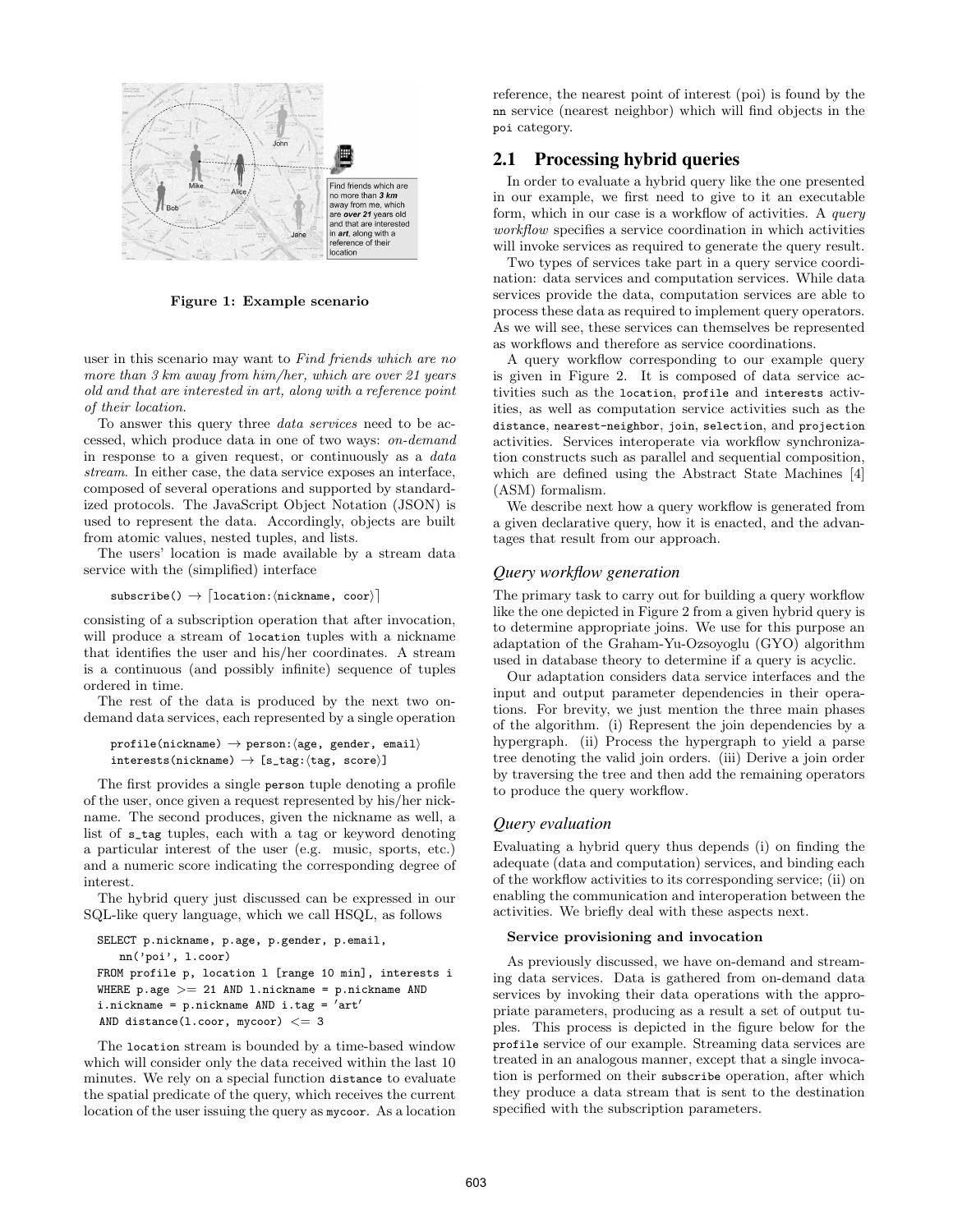

 $\pi$  p.nickname, age, gender, email, nn('poi', l.coor)  $(\sigma$  'art'  $\in$  interests (interests  $\bowtie$  i.nickname=p.nickname  $(\sigma$  age < 21(profile  $\bowtie$  p.nickname=l.nickname ( $\sigma$  dist < 3 (  $\bowtie$ =10(location)))))))

Figure 2: Hybrid query workflow example



Figure 3: Simple (left) and composite (right) computation service

$$
\circledcirc_{\text{input}}\over\hspace{0.6cm}\underbrace{\hspace{0.6cm}}_{\text{output}}\hspace{0.6cm}\underbrace{\hspace{0.6cm}}_{\text{output}}
$$

On the other hand, the computation services that support tation services are those whose execution is performed by a single service operation invocation. Figure 3 at the left illustrates such a service. The distance computation service re-<br>lies on a secodistance service, which provides the capability lies on a geo-distance service, which provides the capability to calculate the geographical distance between two points. This is achieved by the invocation of its distance operation<br>with the appropriate parameters with the appropriate parameters.<br>In contrast, the execution of a composite computation ser-

vice involves multiple operation invocations, possibly also from different services, as well as manipulation of local data. These tasks are organized in a service coordination specified. as a workflow, following a model in which we add conditional and iteration constructs formalized via ASMs to our basic workflow model. The local data items, which are only visible within the composite computation service during its execution, maintain relevant information to guide the evaluation of the coordination appropriately.

Figure 3 at the right gives an example of a composite computation service, in the form of an overview of a service evaluating the join operator based on the symmetric hashjoin algorithm and two instances of a stateful hash-index<br>service Several interrelated oneration invocations on both service. Several interrelated operation invocations on both service instances, as well as reads and updates on local data items, are used to find the tuple matches that form part of items, are used to find the tuple matches that form part of the join result.

#### Service interoperation and communication

nicate via asynchronous *input operations* exposed by its exe-<br>cuting environment. In order to take advantage of this mechcuting environment. In order to take advantage of this mechsuch a way that they access the input data sent to them by their preceding computation services. This data communication occurs when a service invokes the corresponding input operations of its successor, which in turn will store the input tuples as part of their state in order to process it accordingly.

Our query processing approach based on service coordination is geared towards flexibility, which is highly desirable in ambient computing environments. First, service coordination offers the capability to dynamically acquire resources that provide the required functionality by adopting a late binding approach, where additionally the best services available can be selected at query evaluation time. Furthermore, if some data or computation services become unavailable. evaluating the query is still possible by discovering other services that provide the same or similar data and functionality in the environment. ality in the environment.

# 3. EXPERIMENT SETUP

In order to implement the Friend Finder scenario described veloped a test dataset using GPS tracks obtained from everytrail.com. Concretely, 58 tracks generated (by walking, cycling, or driving) within the city of Paris. We converted the data from GPX to JSON and integrated it to our custom stream server to create the location service. For the profile and interests services we created a MySQL database accessible via JAX-WS Web Services running on Tomcat. The profile data is artificial and the interests were assigned and scored randomly using the most popular tags used in Flickr and Amazon. For the nearest-neighbor (NN) points of interest we converted a KML file containing the major tourist destinations in Paris into JSON, this data is employed by the corresponding NN service in conjunction with an R-tree based spatial indexing service.

We also implemented an interface based on Google Maps that enables to visualize the query result, which is presented in Figure 4 right. This setup enables posing queries involvin Figure 4 right. This setup enables posing queries inverted<br>ing enatio-temporal aspects like in our example - Finally ing spatio-temporal aspects like in our example. Finally,